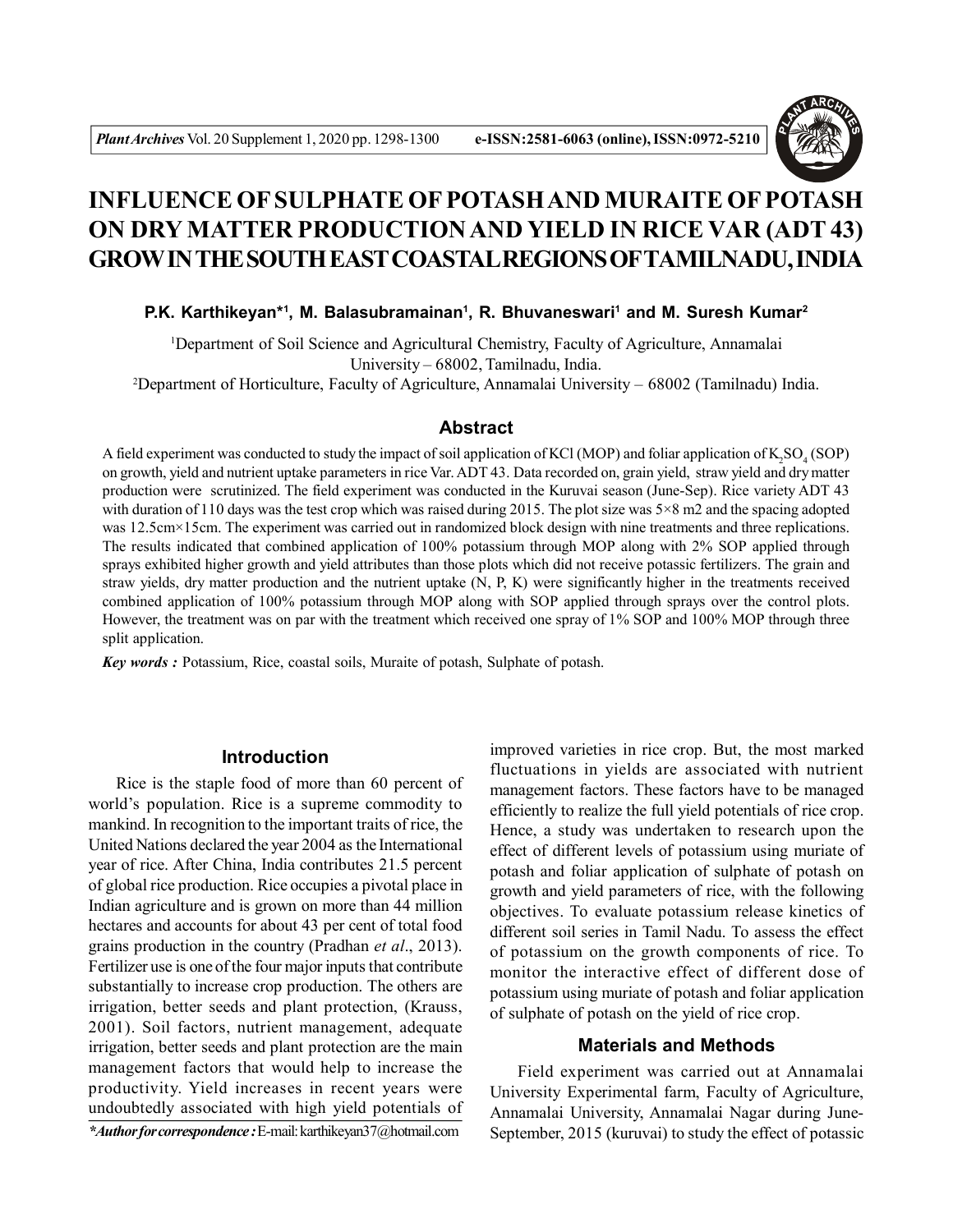fertilizers of KCl (MOP) and  $K_2SO_4$  (SOP) on growth, yield and nutrient uptake parameters in rice Var. ADT 43.A recommended fertilizer dose of 100:50:50 kg N,  $P_2O_5$  and  $K_2O$  ha<sup>-1</sup> was applied following the treatment schedule. The potassium source *viz.*, KCl (MOP) and  $K_2SO_4$  (SOP) were applied according to treatment schedule and compared with control treatment. A recommended fertilizer dose of 100 and 50 kg N and  $P_2O_5$  was applied to all plots in the form of urea and SSP respectively. The experiment was conducted with nine treatments as given below:

 $T<sub>1</sub>$  - Absolute control (No NPK)

 $T<sub>2</sub>$  - K Control (NP alone)

 $T_3$  - NP + K as 100 % MOP through soil application in four splits at basal, active tillering, panicle initiation and heading

 $T_4$  - NP + K as 100% MOP through soil application in three equal splits at basal, active tillering and panicle initiation  $+$  one spray of 1% SOP at heading

 $T_s$  - NP + K as 100% MOP through soil application in three equal splits at basal, active tillering and panicle initiation + one spray of 2% SOP at heading

 $T_6$  - NP + K as 75% MOP though soil application in two equal splits at Basal and active tillering + two sprays of 1% SOP at panicle initiation and heading

 $T_7$  - NP + K as 75% MOP trough soil application in two equal splits at basal and active tillering + two sprays of 2% SOP at panicle initiation and heading

 $T<sub>8</sub>$  - NP + K as 50% MOP through soil application in two equal splits at basal and active tillering + two sprays of 1% SOP at panicle initiation and heading

 $T_9$  - NP + K as 50% MOP through soil application in two equal splits at basal and active tillering + two sprays of 2% SOP at panicle initiation and heading.

Intercultural operations were carried out regularly, the biometric, growth, yield parameters were recorded periodically and the data were analyzed statistically .

#### **Results and Discussion**

The present study was taken up with the aim of investigating the effect of potassic fertilizers KCl (MOP) and  $K_2SO_4(SOP)$  on yield and nutrient uptake parameters in rice ADT 43. The experiments were conducted in Kuruvai season (June-Sep, 2015). The data on grain and straw yields, dry matter production were recorded. Further, samples were analyzed for N, P and K and nutrient uptake of nutrients in rice grain and straw were computed. The data recorded in the laboratory investigations and field experiments were statistically analyzed and the results were recorded.

The data presented in table 1, revealed that the application of potassic fertilizers muriate of potash and sulphate of potash in different levels significantly increased the grain yield. The treatment with application of 100% of muriate of potash along with 2% sulphate of potash in 1 spray  $(T_5)$  registered the highest grain yield 5520 kg ha-<sup>1</sup> and it was statistically comparable with  $T_4$  which received 100% muriate of potash along with 1% sulphate of potash in one spray which recorded 5453 kg ha-1. This was followed by the treatments  $T_3$ ,  $T_7$ ,  $T_6$ ,  $T_9$ ,  $T_8$ ,  $T_2$  and  $T_1$ recorded at 4928kg ha-1, 4659kg ha-1, 4183kg ha-1, 3703kg ha<sup>-1</sup>, 3268kg ha<sup>-1</sup>, 2873kg ha<sup>-1</sup> and 2373kg ha<sup>-1</sup> respectively. The data presented in table 1, 4 revealed that the application of potassic fertilizers, muriate of potash and sulphate of potash in different levels significantly increased the straw yield. The treatment with application of 100% of muriate of potash along with 2% sulphate of potash in 1 spray  $(T_5)$  registered the highest straw yield 6972 kg

> $ha<sup>-1</sup>$  respectively and it was statistically comparable with  $T_4$  which received 100% muriate of potash along with 1% Sulphate of potash in one spray recorded 6911 kg ha $^{-1}$  at straw yield. This was followed by the treatments  $T_3$ ,  $T_7$ ,  $T_6$ ,  $T_9$ ,  $T_8$ ,  $T_2$  and  $T_1$  which recorded 6001kg ha<sup>-1</sup>, 5850kg ha<sup>-1</sup>, 5601kg ha<sup>-1</sup>, 5527kg ha-1, 5412kg ha-1, 4703kg ha-1 and 3639kg ha-1 respectively.

> The treatment with application of 100% of muriate of potash along with 2% sulphate of potash in 1 spray  $(T<sub>5</sub>)$ registered the highest dry matter production  $12573$  kg ha<sup>-1</sup> respectively and it was statistically comparable with

| Table 1: Application MOP and SOP on grain yield, straw yield and DMP yield at |  |  |  |
|-------------------------------------------------------------------------------|--|--|--|
| harvest (var ADT 43). $(kg/ha)$ .                                             |  |  |  |

|                                        | Grain   | <b>Straw</b> | <b>DMP</b> |
|----------------------------------------|---------|--------------|------------|
| <b>Treatment</b>                       | yield   | yield        | yield      |
|                                        | (kg/ha) | kg/ha)       | (kg/ha)    |
| T. control                             | 2373    | 3639         | 6287       |
| $T_{2}(\overline{NP})$                 | 2873    | 4703         | 7883       |
| (NPK)                                  | 4928    | 6001         | 11260      |
| $T_{4}$ (RD + 1% SOP in 1sprays)       | 5453    | 6911         | 12540      |
| $T_s$ (RD + 2% SOP in 1 sprays)        | 5520    | 6972         | 12573      |
| $T_c$ (75% MOP +1% SOP in 2 sprays)    | 4183    | 5601         | 9996       |
| $T_{7}$ (75% MOP + 2% SOP in 2 sprays) | 4659    | 5850         | 10646      |
| $T0(50\% MOP + 1\% SOP in 2 sprays)$   | 3268    | 5412         | 8946       |
| $T0(50\% MOP + 2\% SOP in 2 sprays)$   | 3703    | 5527         | 9398       |
| <b>SED</b>                             | 62.1    | 103.5        | 32.30      |
| $CD(P=0.05)$                           | 124     | 207          | 69         |